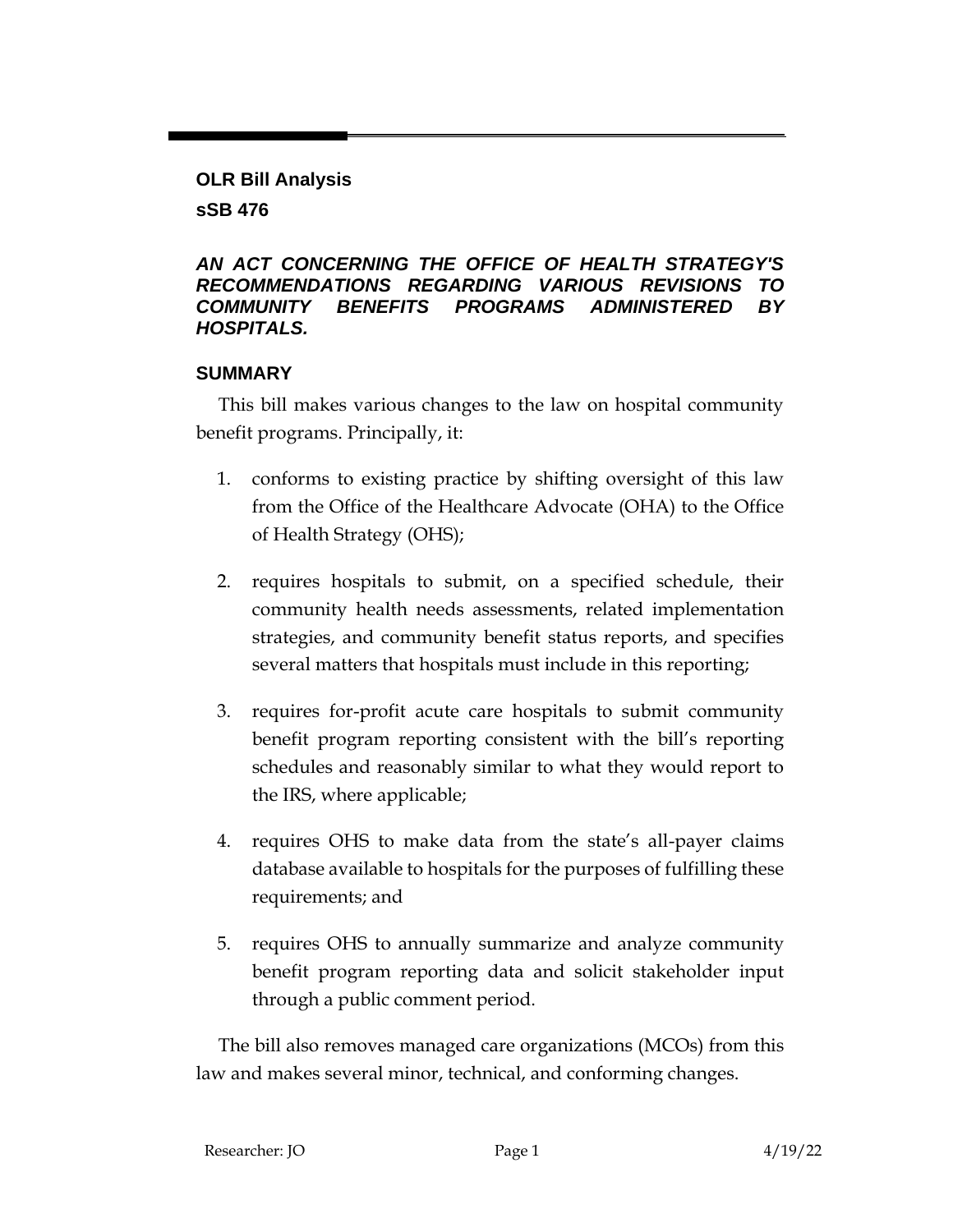To maintain tax-exempt status under federal law, a nonprofit hospital must, among other things, (1) conduct a community health needs assessment at least once every three years and (2) adopt an implementation strategy to meet the needs identified in the assessment. Federal regulations set various steps that hospitals must take in completing these requirements  $(26 \text{ C.F.R. } $ 1.501(\text{r})-3)$ .

EFFECTIVE DATE: January 1, 2023

#### **COMMUNITY BENEFIT PROGRAM REPORTING**

#### *Program Applicability (§ 1(a), (i))*

Current law's community benefit provisions apply to hospitals and MCOs. The bill removes MCOs from this law and instead applies the law to (1) nonprofit hospitals that are required to annually file IRS form 990 (see BACKGROUND) and (2) for-profit acute care general hospitals.

The bill requires these for-profit hospitals to submit community benefit program reporting consistent with the bill's requirements (see below), and reasonably similar to what the hospital would include in its federal tax filing, where applicable.

#### *Program Scope*

Under current law, a "community benefits program" is a voluntary program to promote preventive care and improve the health status of working families and at-risk populations in the communities within a hospital's or MCO's geographic service area.

The bill adds to the program purposes (1) protecting health and safety, (2) improving health equity (see below), (3) reducing health disparities, and (4) reducing the cost and burden of poor health. It broadens the scope of these programs to address all populations within the hospital's geographic service area, not just working families and atrisk populations as under current law. It removes references to MCOs.

Under the bill, "health equity" means that everyone has a fair and just opportunity to be as healthy as possible. This includes removing obstacles to health, such as poverty, racism, and their adverse consequences, including a lack of equitable opportunities, access to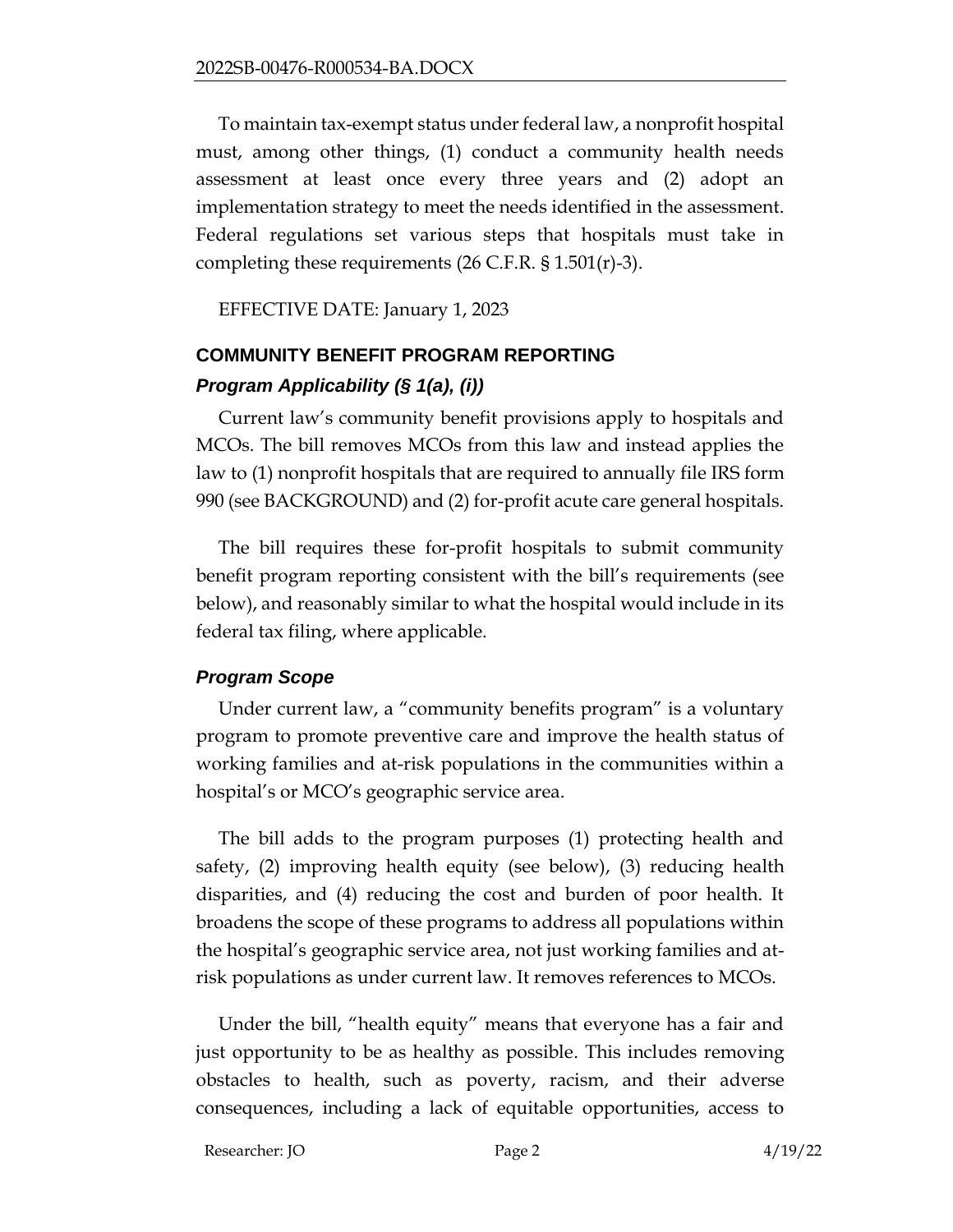good jobs with fair pay, quality education and housing, safe environments, and health care.

"Health disparities" are health differences that are closely linked with social or economic disadvantages that adversely affect groups who have experienced greater systemic social or economic obstacles to health or a safe environment based on race or ethnicity; religion; socioeconomic status; gender; age; mental health; cognitive, sensory, or physical disability; sexual orientation; gender identity; geographic location; or other characteristics historically linked to discrimination or exclusion.

### *Community Benefit Program Reporting*

Under current law, each hospital and MCO must submit a biennial report on whether it has a community benefits program. If the entity has that program, the report must describe its status and discuss certain parts of it. Current law also allows hospitals or MCOs to develop community benefit guidelines focused on specified principles.

The bill replaces these provisions, instead requiring hospitals, starting January 1, 2023, to submit community benefit program reporting to OHS or a designee selected by the OHS executive director. This reporting includes three components: the hospital's community health needs assessment (CHNA), implementation strategy, and annual status report on its community benefit program.

The bill outlines the required matters to be included with these submissions (see below). In certain respects, the required topics are similar to topics under current law's provisions for community benefit programs and related guidelines. For example, similar to the current guidelines, the bill requires a hospital's community benefit reporting to address meaningful participation from the community, as described below.

Under the bill, a hospital generally must submit these documents on the following schedule:

1. CHNA: within 30 days after the hospital makes it available to the public as required by federal regulations;

Researcher: JO Page 3 4/19/22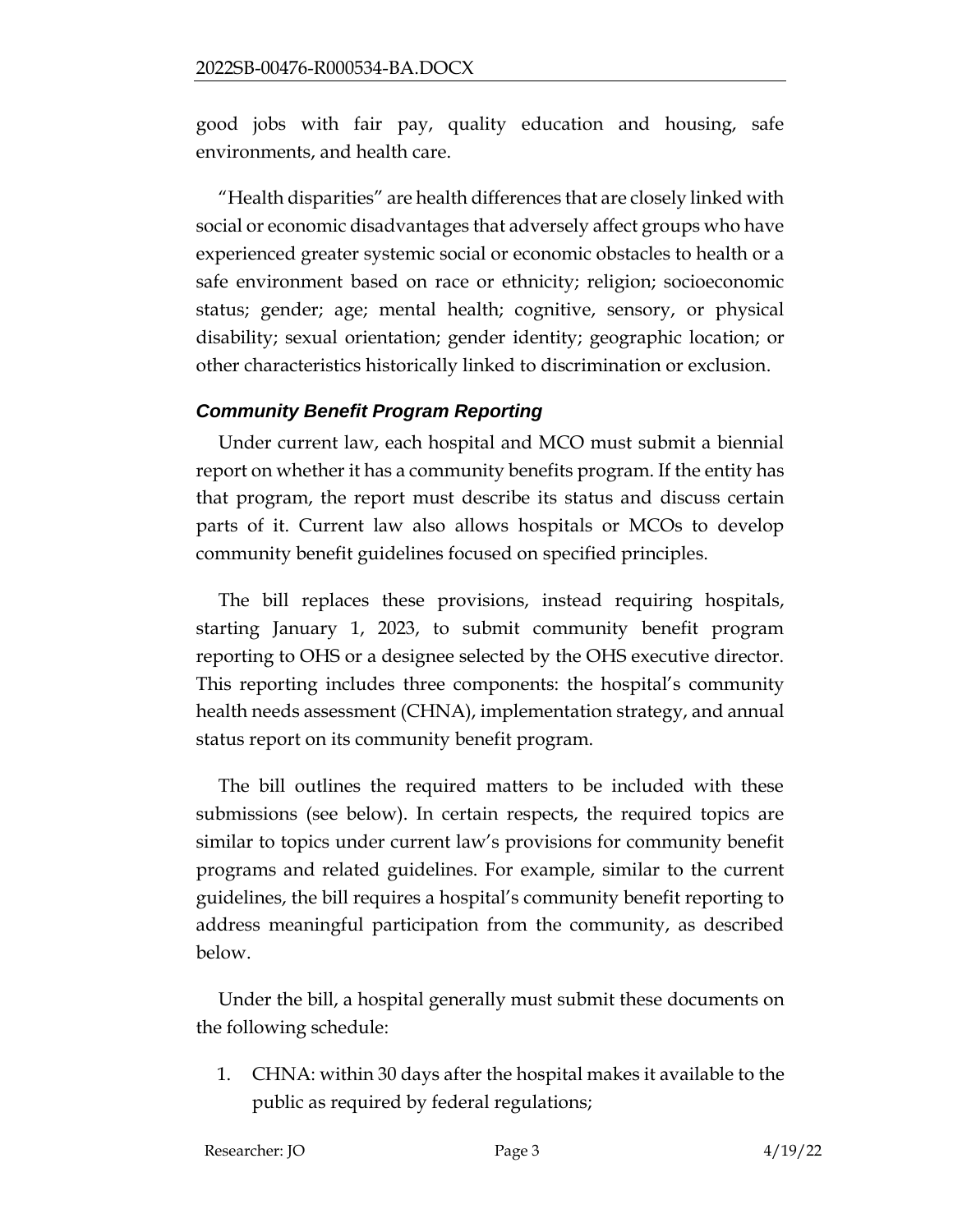- 2. implementation strategy: within 30 days after the hospital adopts it as required by federal regulations; and
- 3. status report: annually, starting by October 1, 2023.

In each case, the OHS executive director, or her designee, may grant an extension.

Current law allows OHA, after notice and the opportunity for a hearing, to assess civil penalties (up to \$50 a day) on hospitals or MCOs that fail to submit community benefit reports as required. The bill repeals these provisions and does not transfer similar authority to OHS.

# *Community Health Needs Assessment (§ 1(c))*

The bill requires a hospital's CHNA submission to include the following information, consistent with requirements in federal regulations and as included in the hospital's federal tax filing:

- 1. a definition of the community the hospital serves and a description of how the hospital determined that community;
- 2. a description of how the hospital conducted the CHNA;
- 3. a description of how the hospital solicited and took into account input from people representing the community's broad interests;
- 4. a prioritized description of the community's significant health needs identified through the CHNA, and a description of the process and criteria used in identifying and prioritizing certain needs as significant;
- 5. a description of the resources potentially available to address these significant health needs; and
- 6. an evaluation of the impact of any of the hospital's actions to address the significant health needs identified in its prior CHNA.

The bill also requires hospitals, as part of the CHNA, to submit the following information: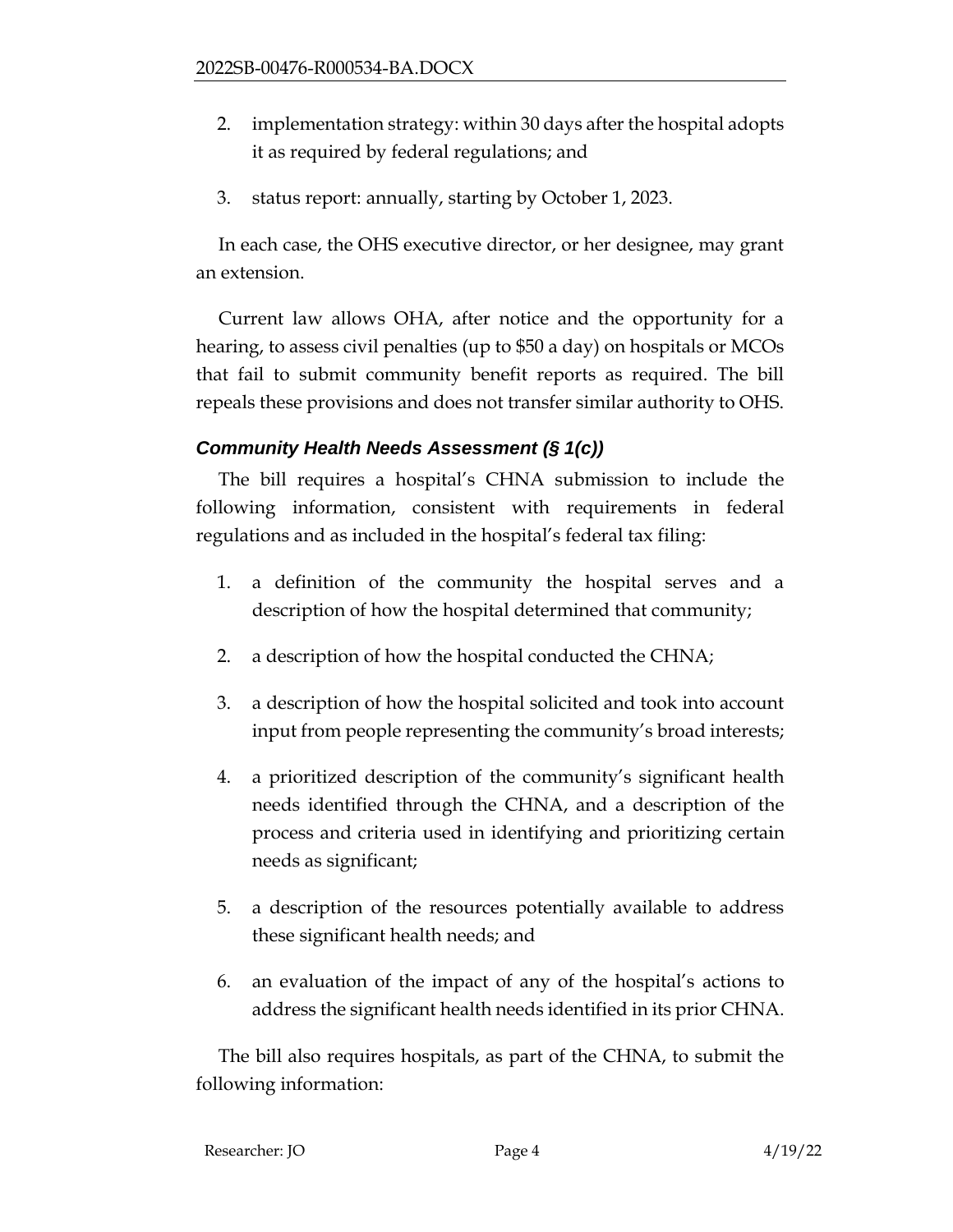- 1. the names of the people responsible for developing the CHNA;
- 2. the population demographics for the hospital's geographic service area and, to the extent feasible, a detailed description of the health disparities, health risks, insurance status, service utilization patterns, and health care costs in this area;
- 3. a description of the health status and health disparities affecting this service area's population, including those affecting a representative range of age, racial, and ethnic groups; incomes; and medically underserved populations;
- 4. a description of meaningful participation for community benefit partners (see below) and diverse community members in assessing community health needs, priorities, and target populations;
- 5. a description of the barriers to achieving or maintaining health and accessing health care, including social, economic, and environmental barriers; lack of access to, or availability of, sources of health care coverage and services; and a lack of access to, and availability of, prevention and health promotion services and support;
- 6. recommendations on what role the state and other community benefit partners could play in removing these barriers and enabling effective solutions; and
- 7. any more information, data, or disclosures that the hospital voluntarily includes that may be relevant to its community benefit program.

Under the bill, "community benefit partners" are entities that, in partnership with hospitals, play an essential role in the policy, system, program, and financing solutions needed to achieve community benefit program goals. These partners include federal, state, and municipal government entities and private sector entities, such as faith-based organizations; businesses; educational and academic organizations;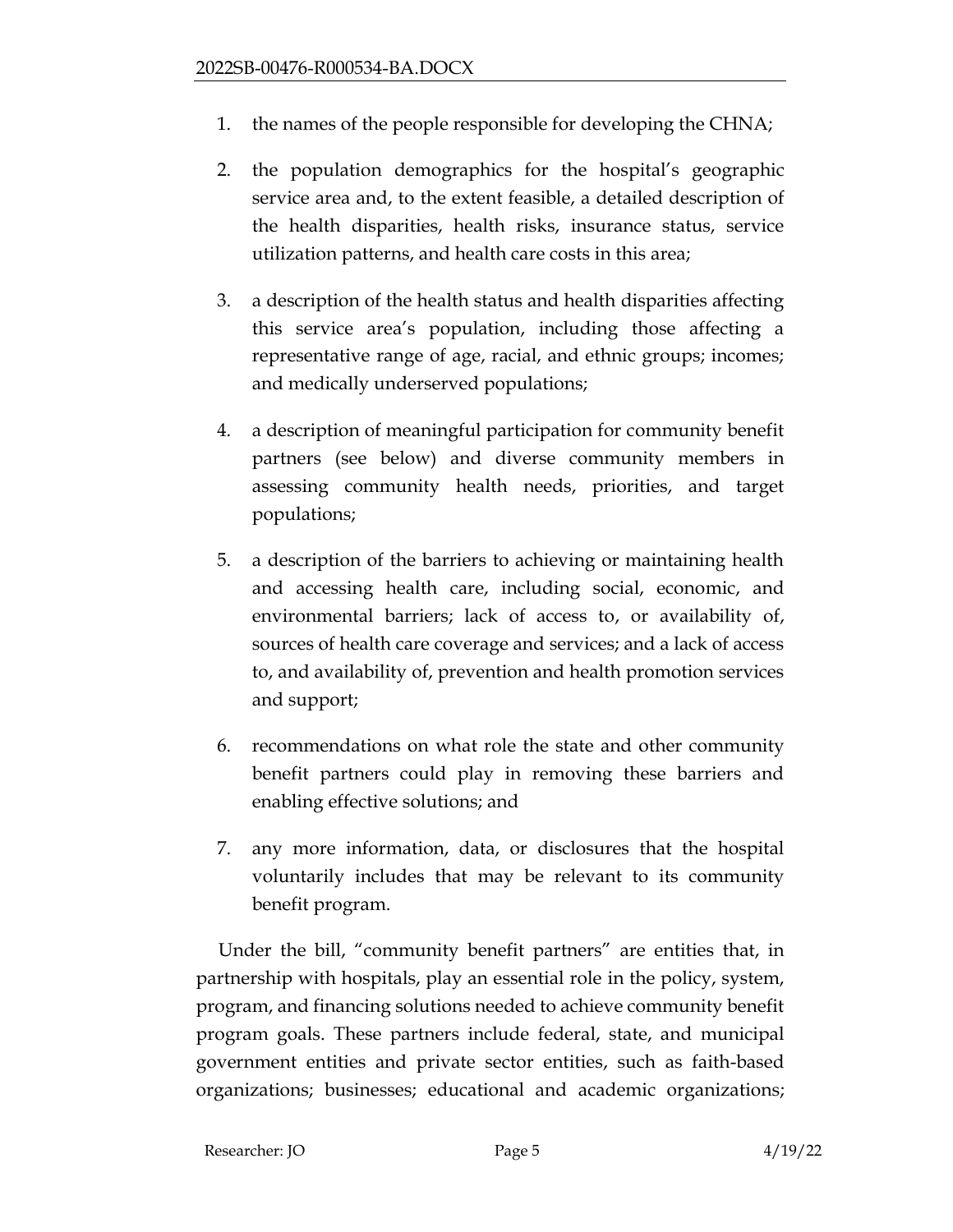health care organizations or health departments; philanthropic organizations; housing justice or planning and land use organizations; public safety or transportation organizations; and tribal organizations.

"Meaningful participation" means that (1) residents of a hospital's community, including those experiencing the greatest health disparities, have an appropriate opportunity to participate in the hospital's planning and decisions; (2) this participation influences a hospital's planning; and (3) the hospital gives participants information summarizing how the hospital did or did not use their input.

# *Implementation Strategy (§ 1(d))*

The bill requires the hospital's implementation strategy submission, consistent with requirements in federal regulations and as included in the hospital's federal tax filing, to address each significant need identified through the CHNA.

For those needs the hospital intends to address, the submission must (1) describe how the hospital plans to do so, including the hospital's intended actions and their anticipated impact; (2) list the resources the hospital plans to commit to address the need; and (3) describe any planned collaboration with other entities in this process. The submission must also explain why the hospital does not plan to address any identified significant need.

Under the bill, a hospital's implementation strategy submission must also include the following information:

- 1. the names of the people responsible for developing the strategy;
- 2. a description of meaningful participation for community benefit partners and diverse community members;
- 3. a description of the community health needs and health disparities that were prioritized in developing the strategy, considering the Department of Public Health's (DPH) most recent state health plan;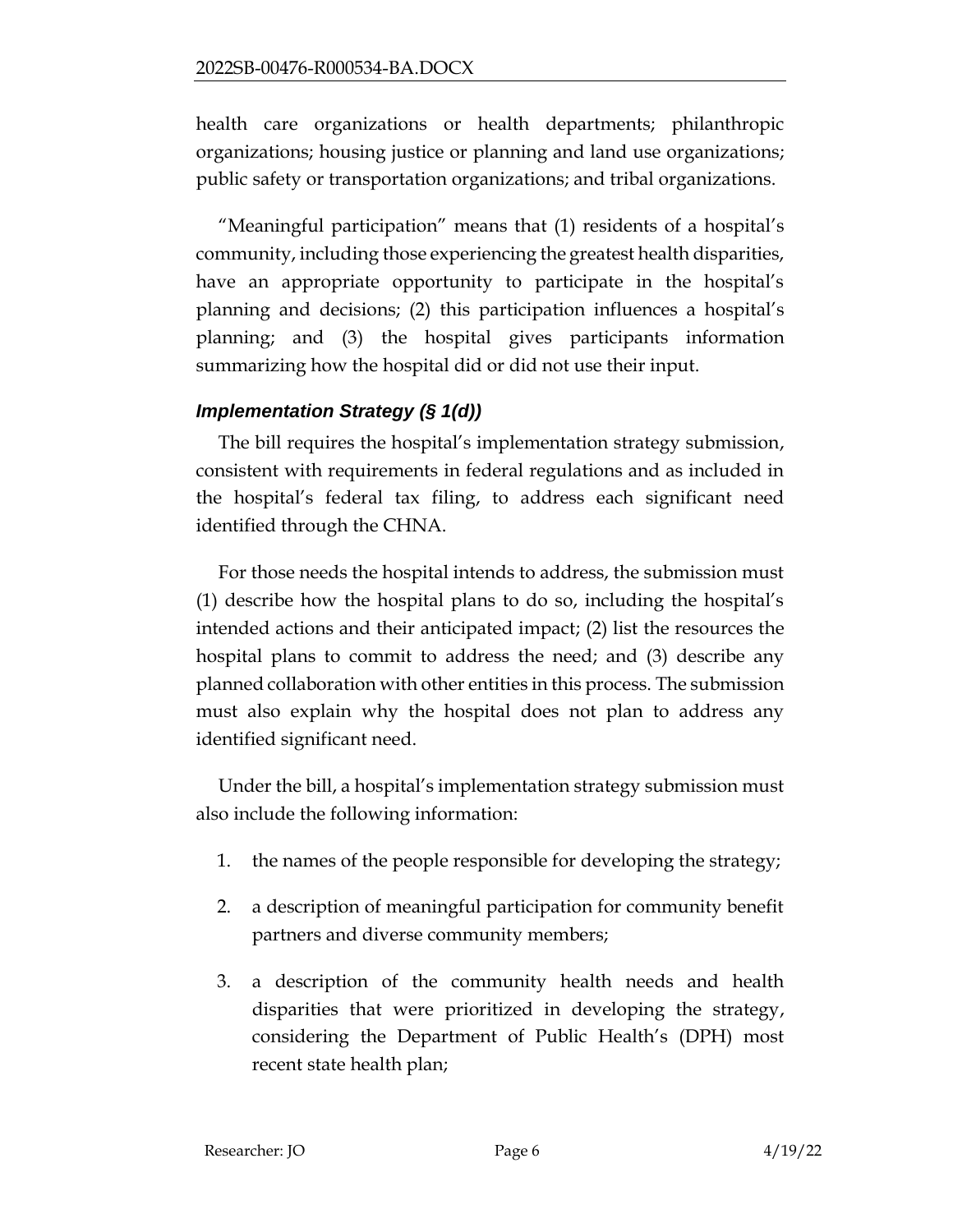- 4. if available, evidence (with references) showing how the strategy is intended to address the corresponding need or disparity;
- 5. planned methods and measures for the ongoing evaluation of the proposed actions' progress or impact;
- 6. a description of how the hospital solicited community commentary on the strategy and revisions based on that commentary; and
- 7. any other information that the hospital voluntarily includes as may be relevant, including data, disclosures, expected or planned resource allocation, investments, or commitments, including staff, financial, or in-kind commitments.

# *Status Report (§ 1(e))*

The bill requires hospital status reports on their community benefit programs to describe the following:

- 1. any major updates on community health needs, priorities, and target populations;
- 2. progress in the hospital's actions supporting its implementation strategy;
- 3. any major changes to the proposed implementation strategy and associated hospital actions; and
- 4. financial and other resources allocated or spent to support the implementation strategy and related actions.

# *All-Payer Claims Database (APCD) (§ 1(f), (g))*

The bill requires OHS to make data in the state's APCD available to hospitals for specified purposes (see below) related to their community benefit programs and activities. OHS must do so (1) regardless of existing state law on uses of APCD data and (2) to the full extent permitted by specified regulations under the federal Health Insurance Portability and Accountability Act (HIPAA). Generally, those regulations allow covered entities, under specified conditions, to use or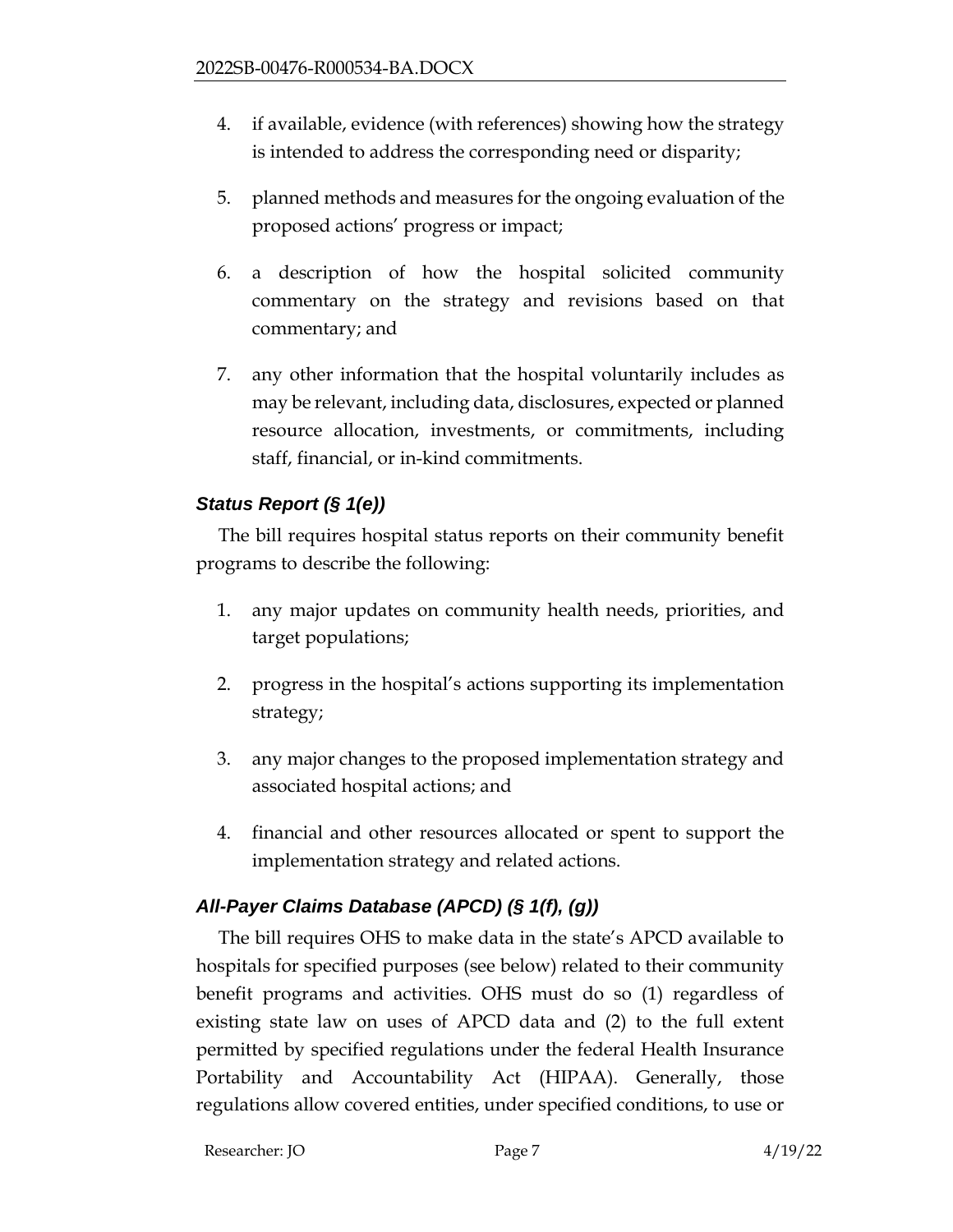disclose a limited data set (i.e., protected health information that excludes various personal identifiers) for purposes of research, public health, or health care operations. The covered entity must enter into a data use agreement with the recipient (45 C.F.R. § 164.514(e)).

Under the bill, OHS must make APCD available to hospitals solely for the purposes of (1) preparing their CHNAs, (2) preparing and executing their implementation strategies, and (3) meeting the bill's community benefit program reporting requirements. Any OHS disclosures of non-health information must be done in a way to protect its confidentiality as may be required by state or federal law.

The bill excuses hospitals from limitations in meeting their community benefit program reporting requirements if they are not provided the APCD data as required.

# *Office of Health Strategy Reporting and Solicitation of Stakeholder Input (§ 1(h))*

The bill (1) transfers from OHA to OHS the duty to summarize and analyze submitted community benefit program reports and (2) removes the current condition that this must occur only within available appropriations. It requires OHS to do so annually, starting by April 1, 2024, and post the summary and analysis online. Under current law, OHA must biennially make the summary and analysis available to the public.

The bill also requires OHS to annually solicit stakeholder input through a public comment period. OHS must use the reporting and stakeholder input to do the following:

- 1. identify more stakeholders to help address identified community health needs, including (a) federal, state, and municipal entities; (b) non-hospital private sector health care providers; and (c) private sector entities other than health care providers, including community-based organizations, insurers, and charities;
- 2. determine how these stakeholders could help address identified community health needs or supplement solutions or approaches